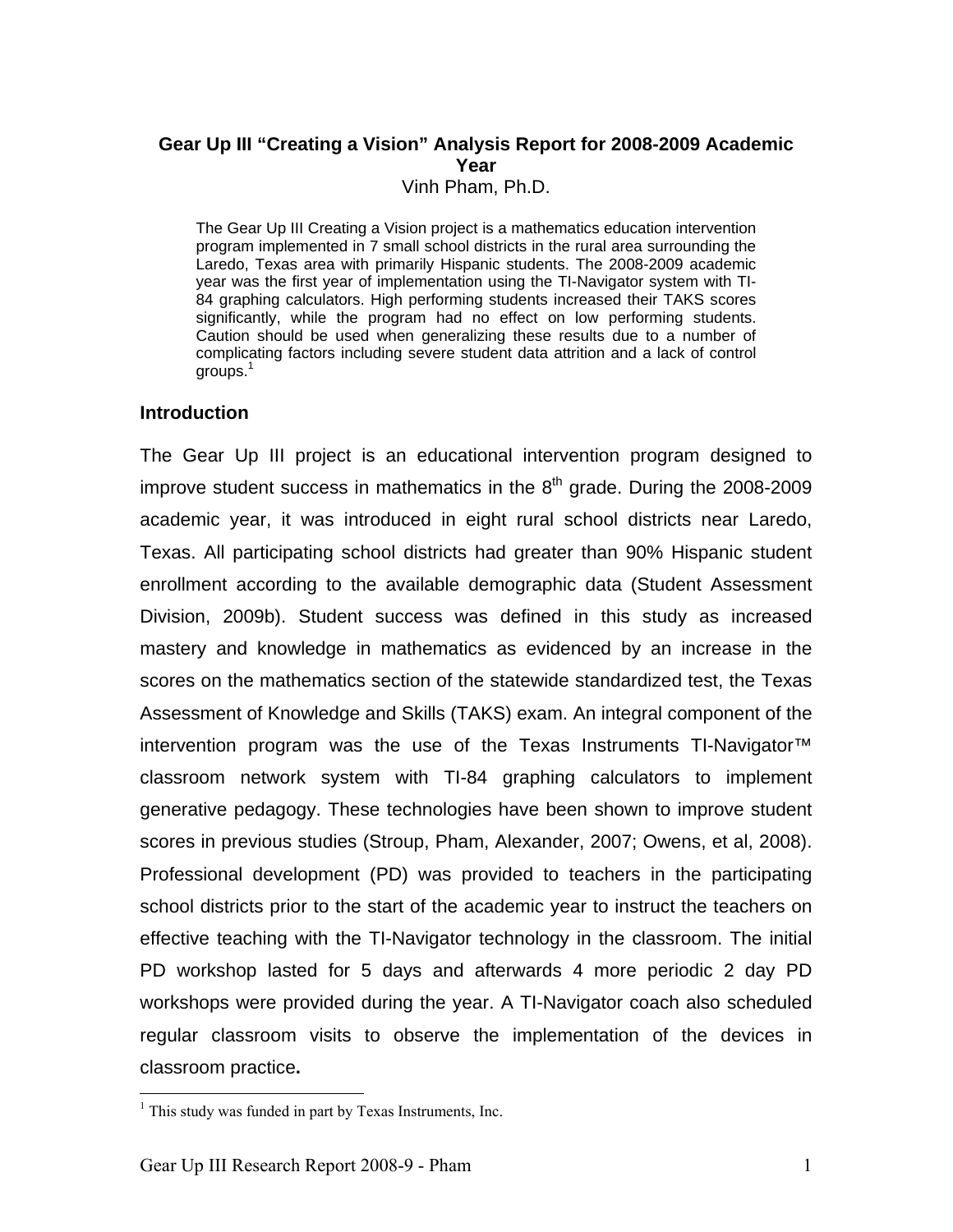## **Study Design and Analysis**

Approximately 1,200 students participated in the Gear Up III intervention program for the academic year 2008-2009. Gear Up III, continues to identify new students but only carries 974 original cohort students in program from 2007. However, only 299 students had complete data due to student data attrition. Furthermore, no control group of similar students was possible since entire districts participated. This limited the types of analysis that could be conducted on the data as well as the conclusions that could be drawn. Fortunately, historical data was available for the two previous years to establish baseline performance prior to the implementation of Gear Up III, so a repeated measures design was used. All math TAKS scores were converted to percentile rankings based on population statistics made public by the Texas Education Agency (Student Assessment Division, 2009a) for the given year and grade level. This score conversion was deemed necessary in order to compare student performance longitudinally against the entire population due to the inherent differences in the TAKS exam across years and grades.

## *Descriptive Statistics*

The descriptive statistics and box plot for the Gear Up III data are shown in Table 1 and Figure 1 respectively. Note that any learning effects due to Gear Up III would only show up in the 2009 scores.

| Year | Median | Mean  | S.D.  |
|------|--------|-------|-------|
| 2007 | 23.60  | 31.94 | 26.52 |
| 2008 | 33.18  | 39.31 | 27.85 |
| 2009 | 37.23  | 42.37 | 29.31 |

**Table 1.** Descriptive statistics of students with complete data for all 3 years. Gear Up III was implemented in 2009.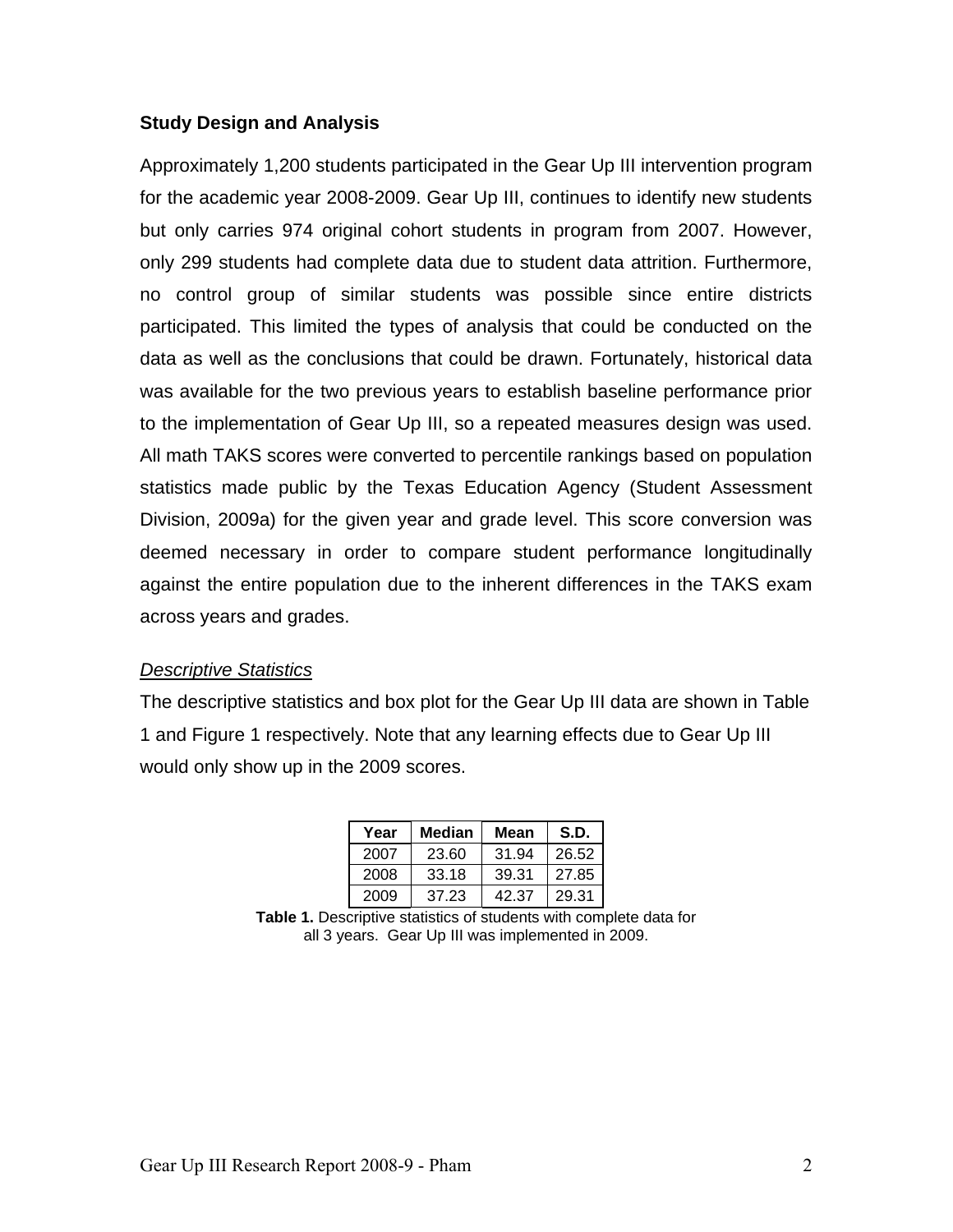

**Figure 1.** Boxplot of student data with complete data. Gear Up III was introduced in 2009.

The students in the Gear Up III intervention program overall performed below the state mean which is the 50 percentile rank each year based on the descriptive statistics. However, they did improve each year since 2007 and in 2009, when Gear Up was introduced, were approaching the state mean.

## **Results**

#### *Friedman Test*

Exploratory data analysis indicated significant departures from normality due to both skewness and kurtosis across all years. This would be a violation of the basic assumptions of parametric statistical analysis. As such, nonparametric statistical analysis was deemed more appropriate for this particular dataset than parametric statistical analysis. The nonparametric statistical equivalent of a repeated measures ANOVA, the Friedman test, was performed on the dataset of complete students. The results of the test are shown in Table 2. Since the test indicated significant differences, Wilcoxon pairwise post hoc testing with Bonferroni correction was done to determine which of the years were different from each other as shown in Table 3.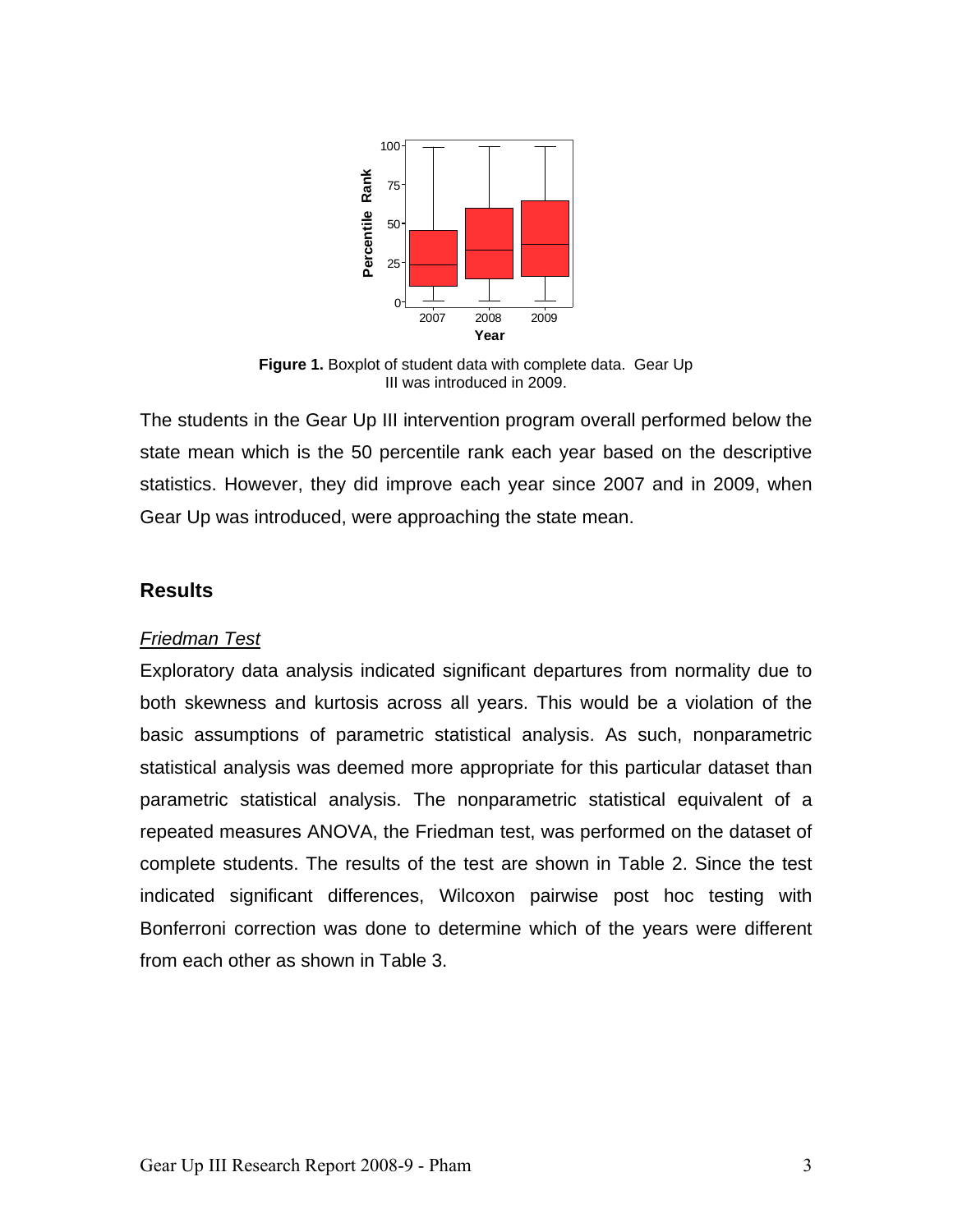| Year | Mean Rank |             | 299    |
|------|-----------|-------------|--------|
| 2007 | 1.56      |             | 97.07  |
| 2008 | 2.09      | df          |        |
| 2009 | 2.35      | Asymp. Sig. | 0.0000 |

**Table 2.** Results for Friedman Test for all students with complete data. Gear Up III was introduced in 2009.

|                        | 2008-2007 | 2009-2008 2009-2007 |        |
|------------------------|-----------|---------------------|--------|
|                        | -7.46     | -347                | -10.01 |
| Asymp. Sig. (2-tailed) | 0.0000    | 0.0005              | 0.0000 |

**Table 3.** Wilcoxon pairwise post hoc testing of Friedman Test. Individual pairwise test is  $\alpha = 0.0167$  for Bonferroni correction and overall  $\alpha = 0.05$ .

The post hoc testing indicated that each year was significantly different from the other years statistically with the scores increasing each year.

## *Regression Analysis*

All regression analysis was done using Reduced Major Axis (RMA) regression as opposed to Ordinary Least Squares (OLS) regression. RMA regression was done to account for the error component inherent in the measurement of a latent trait in both the independent and dependent variables. The latent trait in this case was achievement in mathematics on the TAKS exam for respective years. RMA regression should yield less biased estimates than OLS regression.

The RMA regression lines for respective years are shown in Figures 2 and 3. A large proportion of the variance could be explained by the regression fit (~70%). The regression fits for 2007-2008 and 2008-2009 showed very little deviation from each other. Note that both slopes were slightly greater than 1 and that both intercepts were positive. Taken together these results indicated that the students were improving each year. The graph of the difference between 2009-2008 as a function of the difference between 2008-2007 is shown in Figure 4. Only about 18% of the variance could be explained by the regression fit.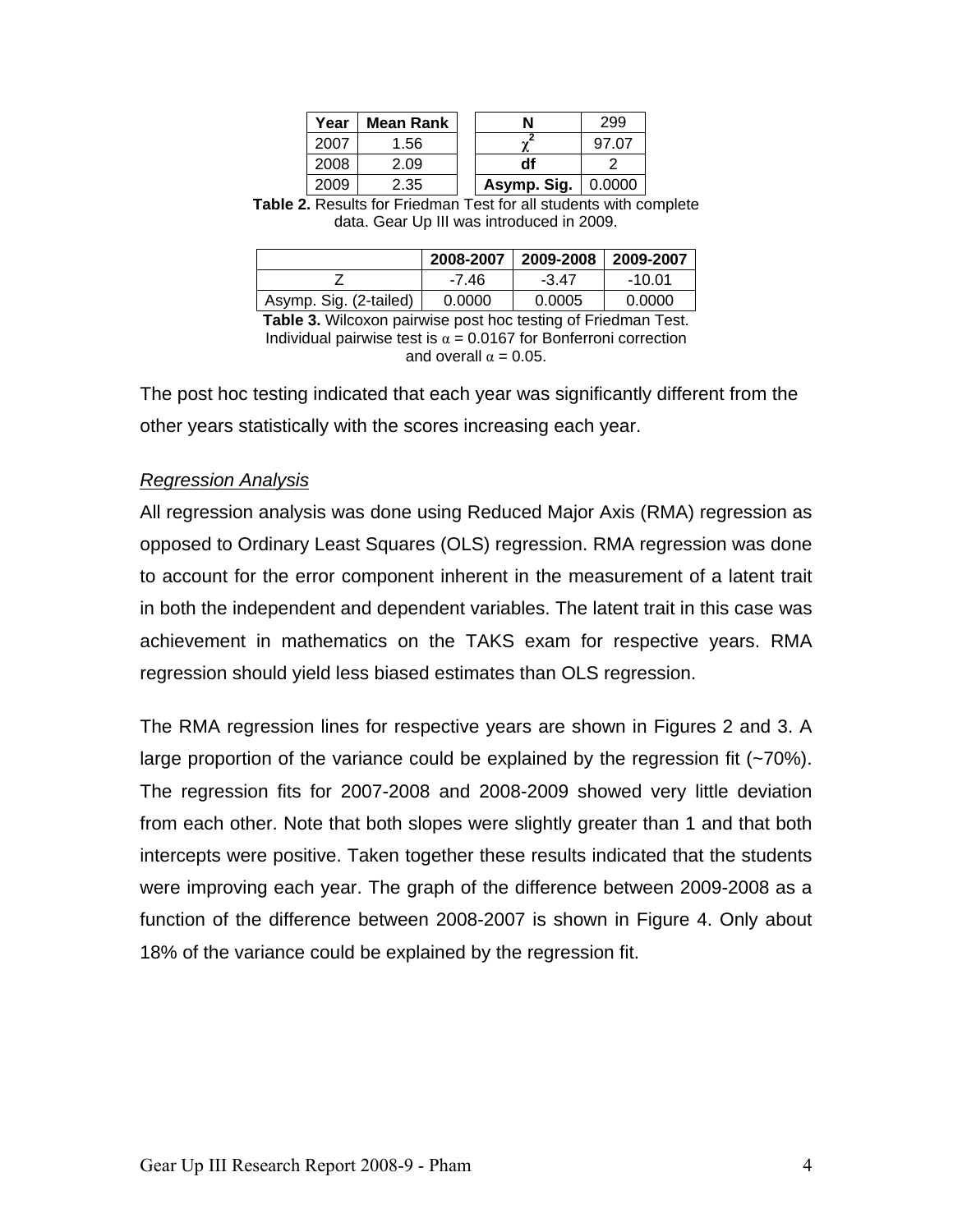

**Figure 2.** RMA regression of 2007-08 data for students with complete data (y = 1.050 x + 5.769,  $R^2$  =0.666).



**Figure 3.** RMA regression of 2008-09 data for students with complete data (y = 1.053x + 0.988,  $R^2$  = 0.749).



**Figure 4.** Gain/loss (Difference between 2009 and 2008 scores) as a function of the difference between 2008 and 2007 (y = -  $0.936 + 9.958$ , R<sup>2</sup> = 0.179).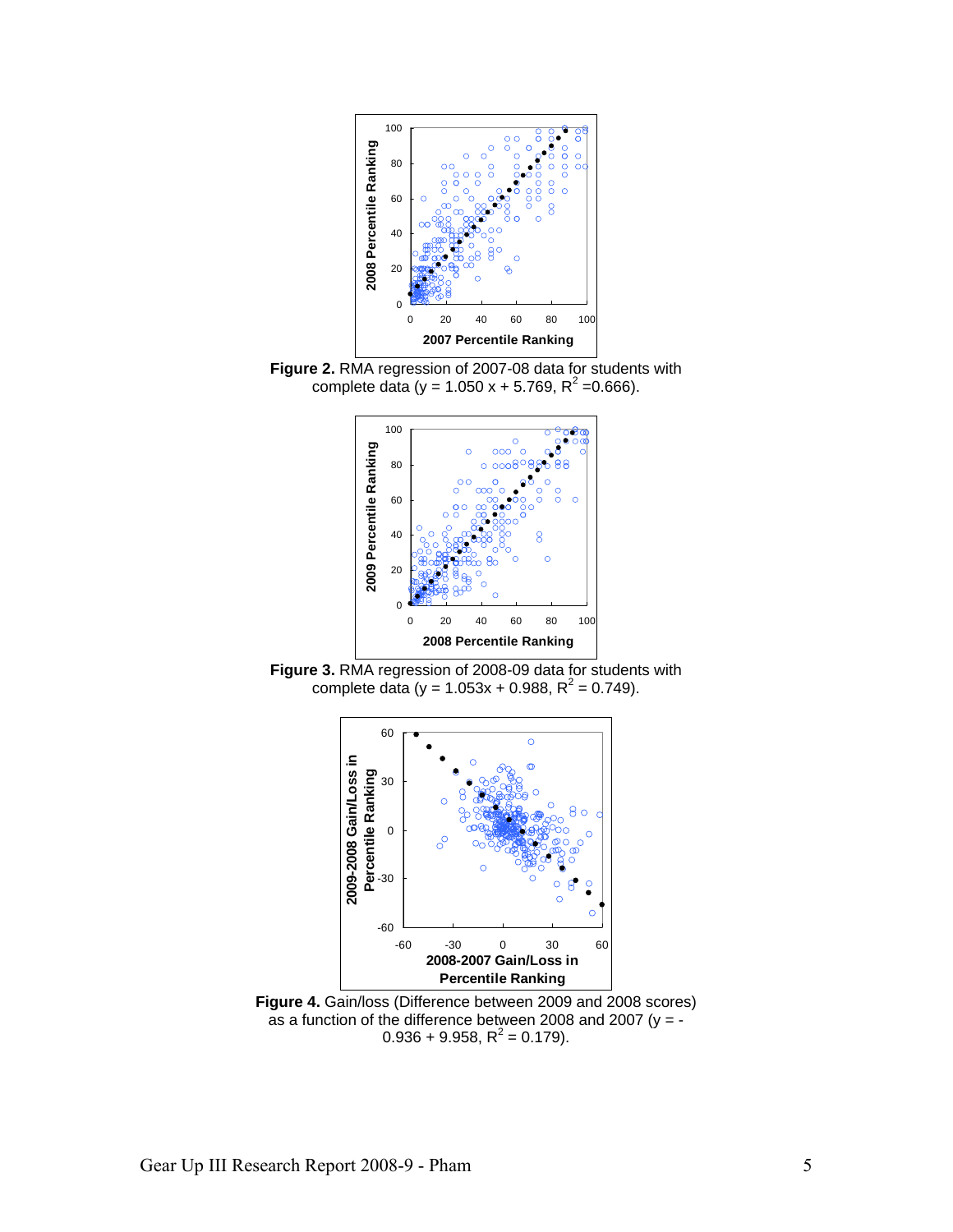## *Cutoff Analysis*

Cutoff analysis was done for statistical reasons that will be detailed later in the report. In cutoff analysis, all students who scored less than the state median in 2007 (scale score < 2266) were separated from those students who scored at or above the state median in 2007 (scale score >= 2266). To facilitate discussion, the students who scored less than the state median in 2007 were labeled as Type 1 students  $(N = 216)$  and those students who score at or above the state median in 2007 were labeled as Type 2 students ( $N = 83$ ). The median was used instead of the mean because the student distribution was non-normal and thus the median would be a better measure of central tendency.

The descriptive statistics and boxplot for Type 1 students are shown in Table 4 and Figure 5, respectively. While there was a rather large increase from 2007 to 2008, the Type 1 students exhibited similar values for both 2008 and 2009.

| Year | Median | Mean  | S.D.  |
|------|--------|-------|-------|
| 2007 | 15.86  | 17.71 | 11.76 |
| 2008 | 25.97  | 27.50 | 19.89 |
| 2009 | 26.33  | 29.59 | 20.87 |

**Table 4.** Descriptive statistics of Type 1 (below median) students for cutoff analysis.



**Figure 5.** Boxplot of Type 1 (below median) students for cutoff analysis.

A Friedman test with pairwise post hoc testing was also done as shown in Tables 5 and 6 respectively. Only 2007 exhibited significant difference from the other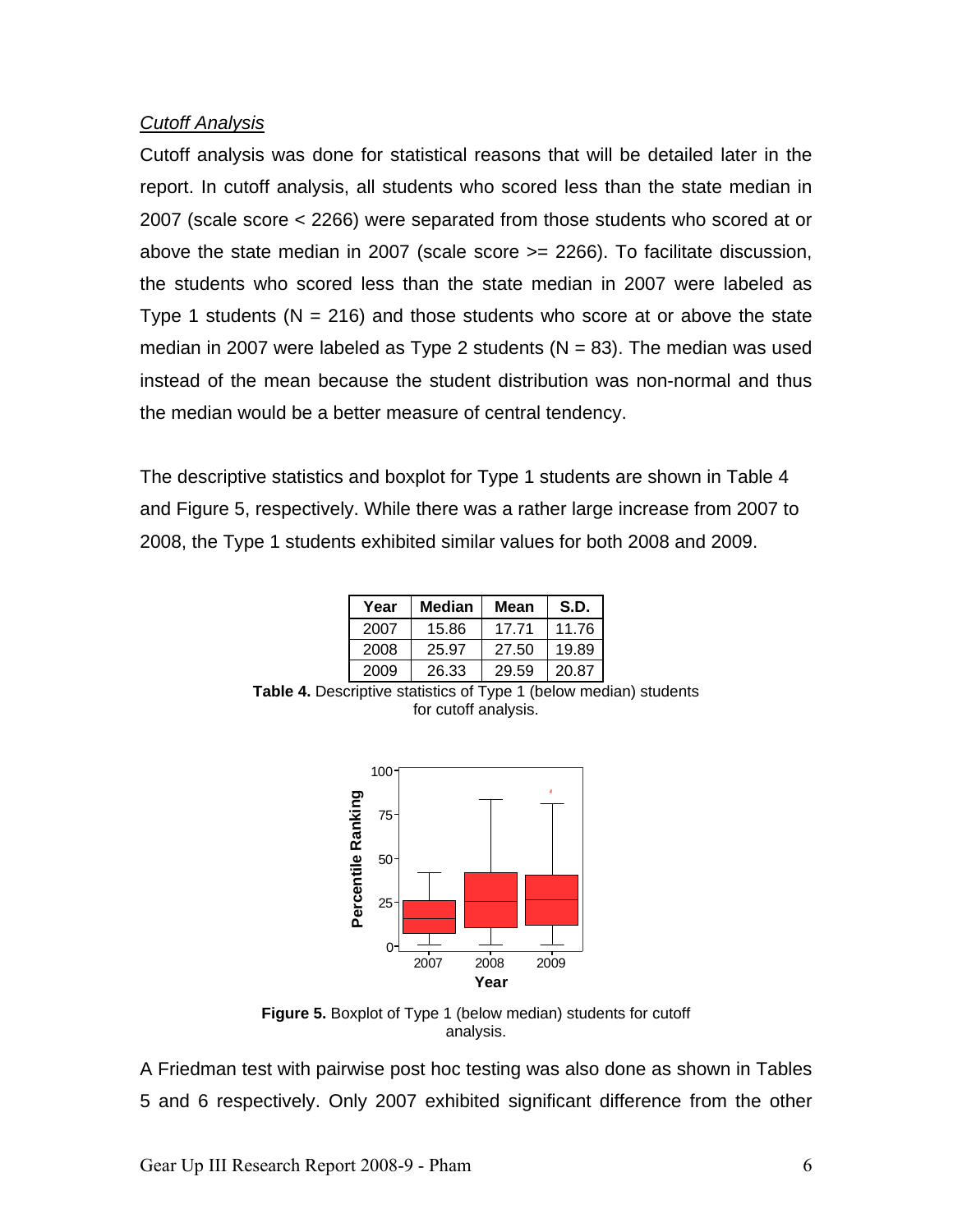years. The 2008 and 2009 scores were not significantly different. Mathematically, this can be represented as  $2007 < 2008 = 2009$  scores.

| Year | Mean Rank | N           | 216    |
|------|-----------|-------------|--------|
| 2007 | 1.46      |             | 100.18 |
| 2008 | 2.16      | df          |        |
| 2009 | 2.38      | Asymp. Sig. | 0.0000 |

**Table 5.** Results for Friedman Test of Type 1 student for cutoff analysis.

|                        | 2008-2007 | 2009-2008 | $ 2009-2007$ |
|------------------------|-----------|-----------|--------------|
|                        | $-8.56$   | $-2.21$   | $-9.77$      |
| Asymp. Sig. (2-tailed) | 0.0000    | 0.0273    | 0.0000       |

**Table 6.** Wilcoxon pairwise post hoc testing of Friedman Test. Individual pairwise test is  $\alpha = 0.0167$  for Bonferroni correction and overall  $\alpha = 0.05$ .

Similar analyses were done for the Type 2 students as shown in Table 7 and Figure 6, which are the descriptive statistics and boxplot respectively. Friedman test results for the Type 2 students indicated that 2007 and 2008 scores were not significantly different, but 2008 and 2009 were significantly different. As expected, 2009 was also different from 2007. Mathematically this can be represented as  $2007 = 2008 < 2009$  scores with the gain between the latter two years close to 5.5 percentile ranking change. This change in percentile ranking has been found to be relatively standard in other studies using the TI-Navigator classroom networks (Stroup et al, 2007)

| Year | Median | Mean  | S.D.  |
|------|--------|-------|-------|
| 2007 | 67.09  | 68.98 | 16.48 |
| 2008 | 73.10  | 70.05 | 21.37 |
| 2009 | 78.89  | 75.64 | 20.74 |

**Table 7.** Descriptive statistics of Type 2 (above median) students for cutoff analysis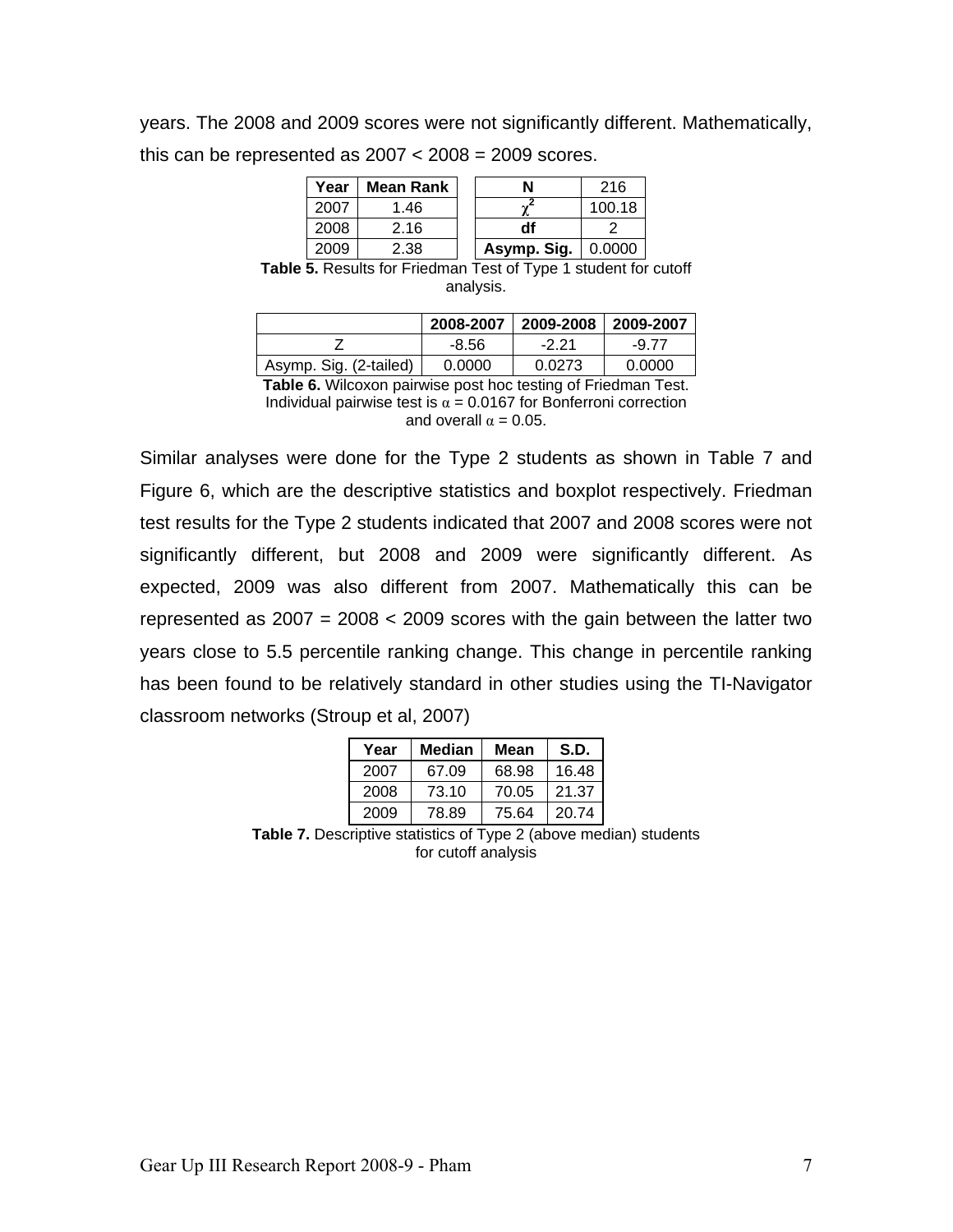

**Figure 6.** Boxplot of Type 2 (above median) students for cutoff analysis

| Year | <b>Mean Rank</b> |             | 83     |
|------|------------------|-------------|--------|
| 2007 | 1.82             |             | 9.13   |
| 2008 | 1.92             |             |        |
| suud | 2 27             | Asymp. Sig. | 0.0104 |

**Table 8.** Results of Friedman Test of Type 2 students for cutoff analysis

|                        | 2008-2007 | 2009-2008 | $\mid$ 2009-2007 |
|------------------------|-----------|-----------|------------------|
|                        | $-0.55$   | $-2.93$   | $-3.36$          |
| Asymp. Sig. (2-tailed) | 0.5827    | 0.0034    | 0.0008           |

**Table 9.** Wilcoxon pairwise post hoc testing of Friedman Test. Individual pairwise test is  $\alpha = 0.0167$  for Bonferroni correction and overall  $\alpha = 0.05$ .

Regression analysis could not be done on cut off data because exploratory data analysis indicated that the residuals were not normally distributed.

Descriptive statistics and the Friedman test indicated that the students as a whole group were increasing their math scores significantly every year, even prior to the implementation of Gear Up III. This was problematic since no performance baseline could be established. These increases were likely the result of a statistical artifact known as regression to the mean (RTM). Under RTM, the further away from the mean students scored, the more likely they would score closer to the mean on the following attempt. Since the students started with a low mean, the probability that they would improve was greater than if they had a higher mean. The presence of a control group would have allowed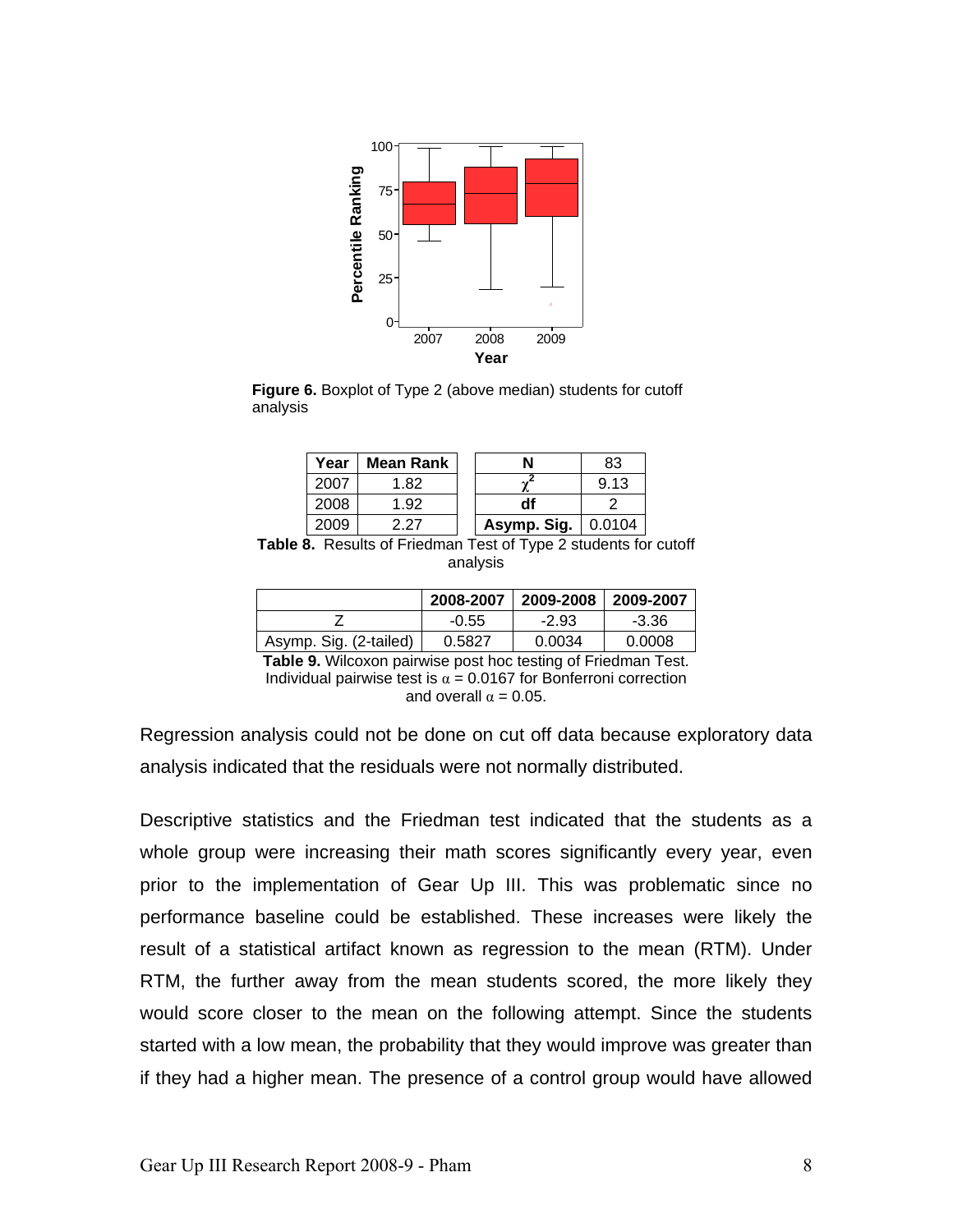for better comparisons to be made about student performance and the learning effects due to Gear Up III.

Regression analysis indicated that students performed similarly each year from the year before; that is, students maintained a relatively stable rank order. High  $R<sup>2</sup>$  values of around 70% indicated that the regression fit was very reasonable. The positive intercepts and slopes a little greater than 1 reflected the fact that students improved slightly each year. However, the rates of improvement made were similar before and after the implementation of Gear Up III. Once again, RTM could be obfuscating learning effects due to the intervention. An examination of Figure 4 indicated that the rates of change were close to -1. Students who showed improvement tended to decrease their scores the following year and vice versa. This was a very strong indicator that RTM was taking place.

In order to eliminate RTM as the rationale for student improvement each year, cutoff analysis was done. Cutoff analysis allows for the separation of students who would most likely benefit from RTM (Type 1 students) from those who would most likely be harmed (Type 2 students). By considering these two types of students separately, the effects of RTM could be reduced to draw more meaningful conclusions.

## **Findings**

Cutoff analysis indicated that the Type 1 (below median) students improved between 2007 and 2008 before the implementation of Gear Up III, but did not significantly change between 2008 -2009 when Gear Up III was implemented. The initial improvement was most likely due to RTM. Afterwards no improvement was observed, indicating that Gear Up III did not affect Type 1 students very much, if at all. On the other hand, Type 2 students should have exhibited a decrease in scores due to RTM. Type 2 student scores increased slightly but not significantly between 2007 and 208. However, Type 2 students showed statistically significant increases between 2008 and 2009 during the implementation of Gear Up III. This would indicate that Gear Up III had a positive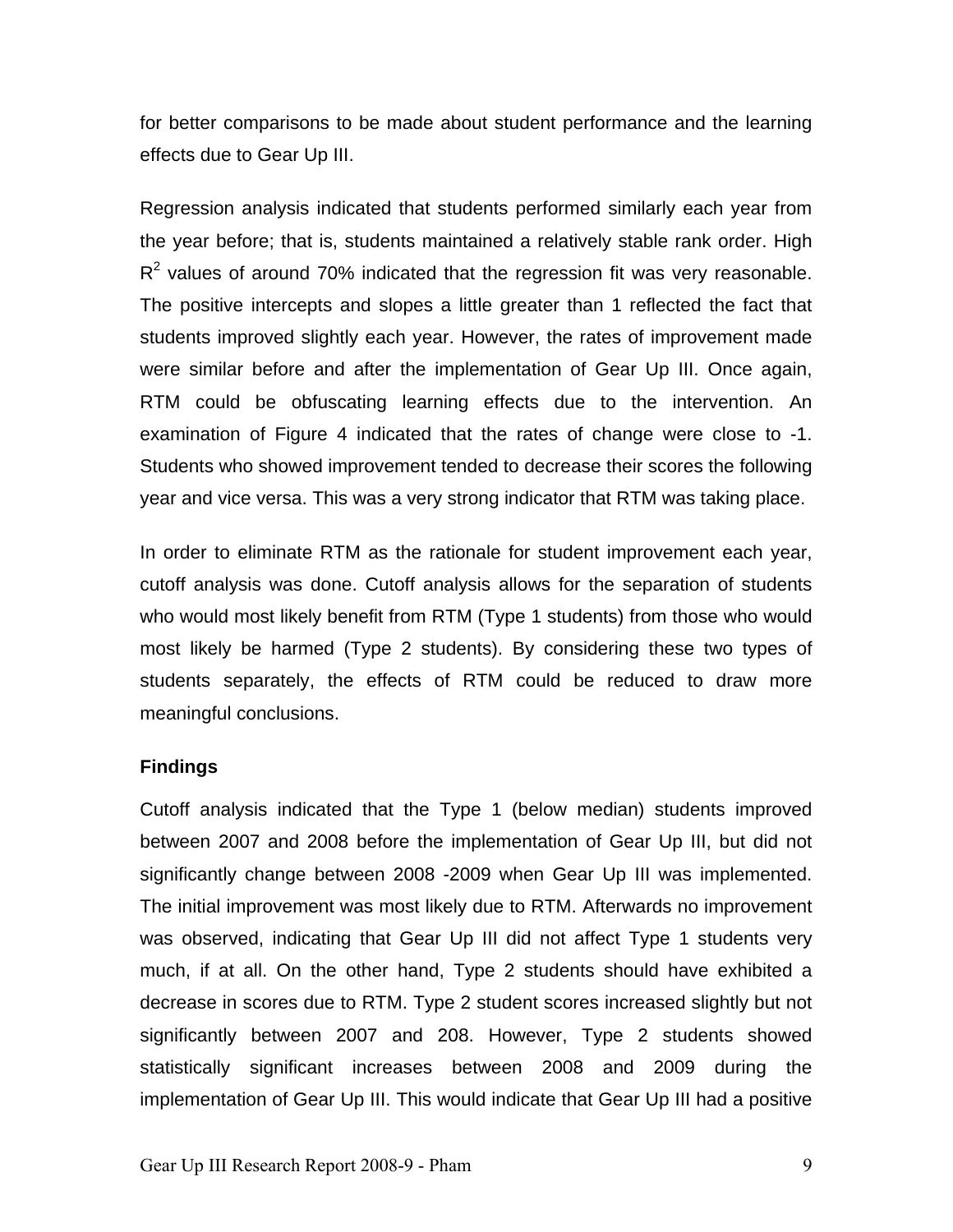effect on students based on their prior performance, which was not due to chance alone. This increase amounted to about 5.5 percentile ranking gain.

Approximately 75% of the population or about 800 students were missing data due to attrition. There was no way to determine that attrition was random and thus the dataset for students with complete data may be suffering from systematic bias. This would make drawing generalized conclusions about the population difficult. For the purposes of discussion, it was assumed that attrition was random and therefore, the dataset was not systematically biased.

## **Conclusions**

Gear Up III had a positive effect on high performing students, with low performing students not benefiting as much. However, even though the low performing students did not seem to benefit from the intervention, they were also not hurt by it. Thus Gear Up III showed promising results in its first year: it was beneficial with high performing students, and it was at least neutral for the low performing students. These results are remarkable since improving the scores of high performing students is extremely difficult, and goes against RTM. Due to the limited nature of the available data for the Gear Up III project, conclusions should be regarded with caution and care taken when making generalizations. A lack of control groups made definitive conclusions difficult. We also should mention that Ernest Educational Concepts was contracted an external consultant to further assist in math curriculum in one of the district in the study.

# **Further Study**

Implementation data from the TI coach for regular classroom visits were not available for analysis. Such data would provide qualitative snapshots of implementation fidelity in the classroom allowing for a more nuanced analysis of how Gear Up III may have affected learning gains. In the future, data for control groups collected from similar nearby districts would allow stronger conclusions